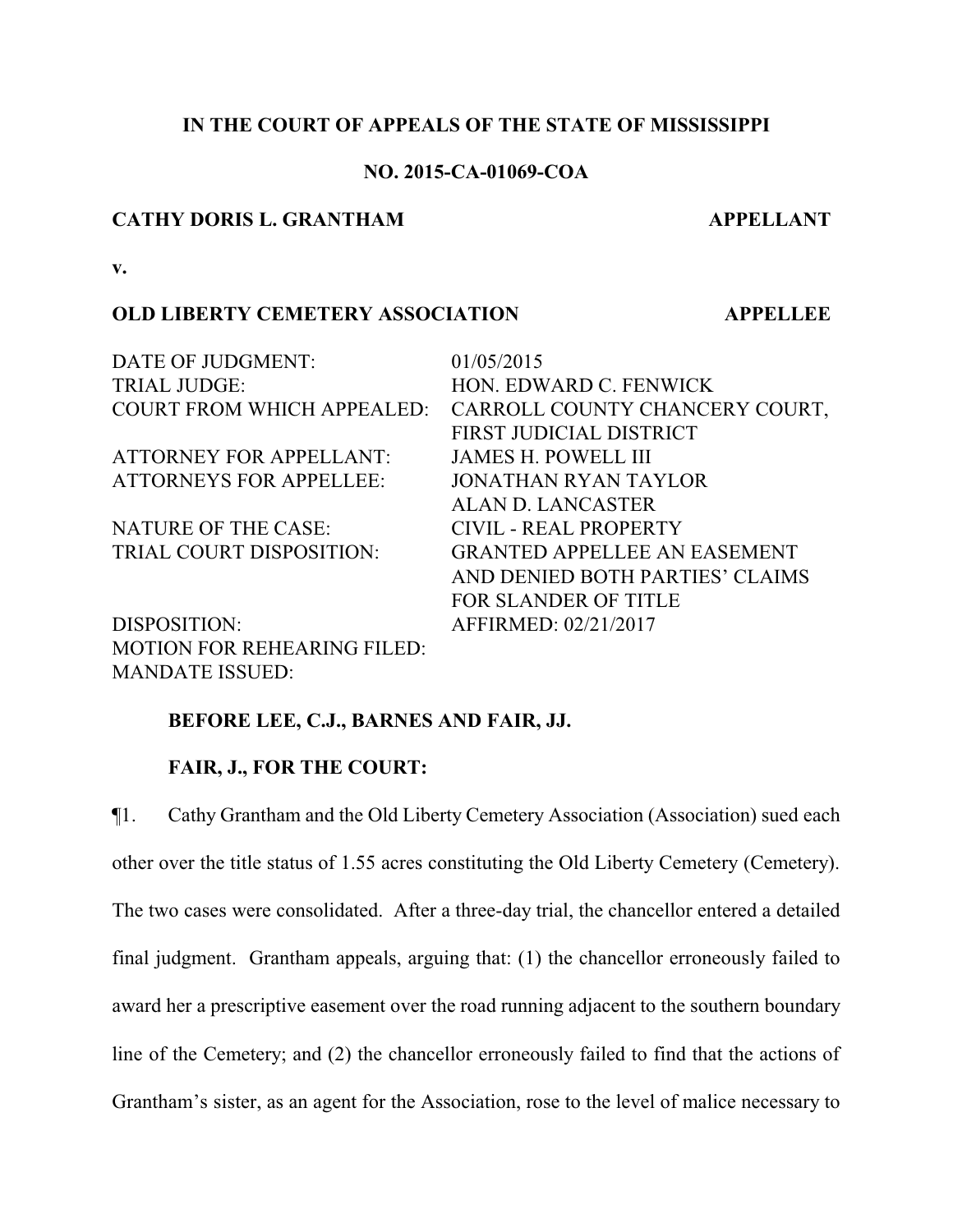support her counterclaim for slander of title. We find the decision to be within the chancellor's discretion and therefore affirm.

#### **FACTS**

¶2. In the words of the chancellor:

What at first blush appears to be a bitter family dispute between two . . . sisters has mushroomed into a community-wide dispute, because the land in issue is an old church cemetery that has been in existence for over 160 years. The land has little intrinsic value; however, it is sacred ground to the Lott family as well as to the many family and community members that have family and friends buried in the cemetery. The land on which the [C]emetery is located was patented out of the government to Aaron Lott in 1840.

¶3. There were deeds and transfers of grave sites on a portion of Aaron Lott's land over a period of more than 140 years. The Cemetery established itself by such use and by the erection of fences around it. In 1854 Aaron Lott and his wife, Martha, had deeded to the "Committee of Arrangements" of the Old Liberty Church two acres for the church building and the Cemetery near the building, both of which were in existence at that time. Ultimately, three sisters – Rita Deloach, Linda Douglas, and Cathy Grantham – and their father, Johnnie Lott, all descendants of Aaron Lott, became record title owners of that portion of Aaron Lott's property surrounding the Cemetery. In October 1981, the daughters quitclaimed their interests to their father, excepting two acres, undescribed any further, for the Cemetery. In 1994 Johnnie conveyed his interest, subject to a life estate in himself, to his daughter, Cathy Grantham, "less and except 2 acres, more or less, comprising the [C]emetery."

¶4. Johnnie died in 2011. Two years later, Grantham filed an instrument claiming she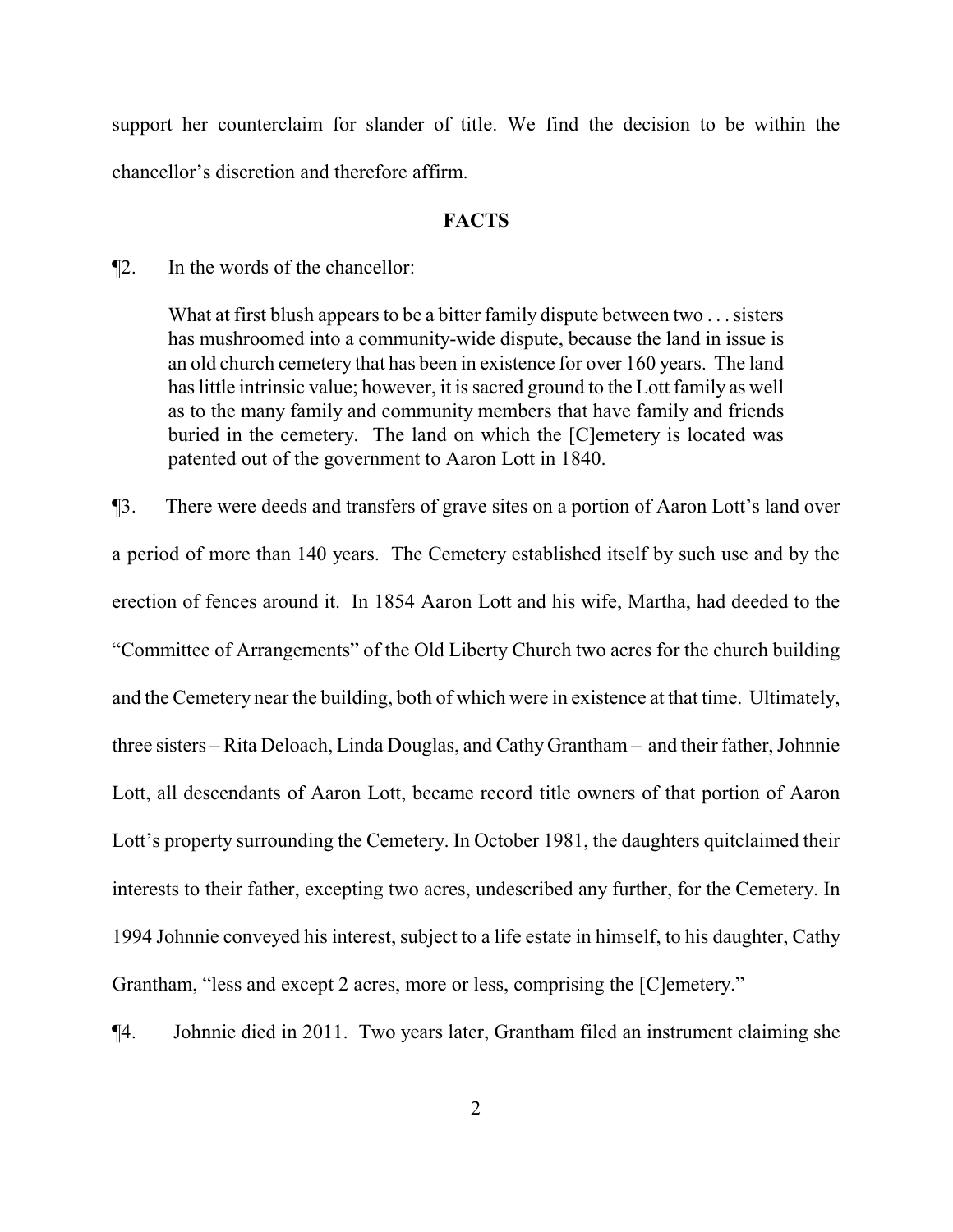controlled access to the Cemetery. On March 3, 2013, the Liberty Cemetery Committee (Committee), on behalf of Liberty Baptist Church, met to deal with the Cemetery and its surrounding area. Liberty Baptist Church had long since removed from the property around the Cemetery, there having been only two or three burials there in the preceding sixty to seventy years. The Committee voted to "quit deed" the Lott property, less and except the Cemetery, "to the Lott family." On June 7, 2013, the Association was formally established and a charter and bylaws enacted, with its purpose enunciated as "permanent maintenance of the Liberty Baptist Church Cemetery." The deed contemplated was executed and filed, with the church deacons conveying the Cemetery to named trustees and/or their successors to act on behalf of the Association, and a plat of the 1.55 acres constituting the Cemetery, which was prepared by Joe Sutherland, was attached. One of the sisters, Rita Deloach, participated in the process.

¶5. Grantham then began locking the gate to the Cemetery. When her attempts to deny access to the grounds failed (locks were cut off the gate seven times), her husband removed the culvert from the road ditch and pushed dirt and gravel in front of the gate.

 $\P6$ . In their suit, the Granthams<sup>1</sup> alleged that the 1.55 acres claimed by the Association should actually only be the 1.25 acres of actual Cemetery grounds enclosed by a longstanding fence. Just a few months before the Association's deed was filed, Grantham filed an "Instrument to Clarify Description and Location of the Lott Cemetery in Carroll County,

<sup>&</sup>lt;sup>1</sup> Howard Grantham was later dismissed as a party.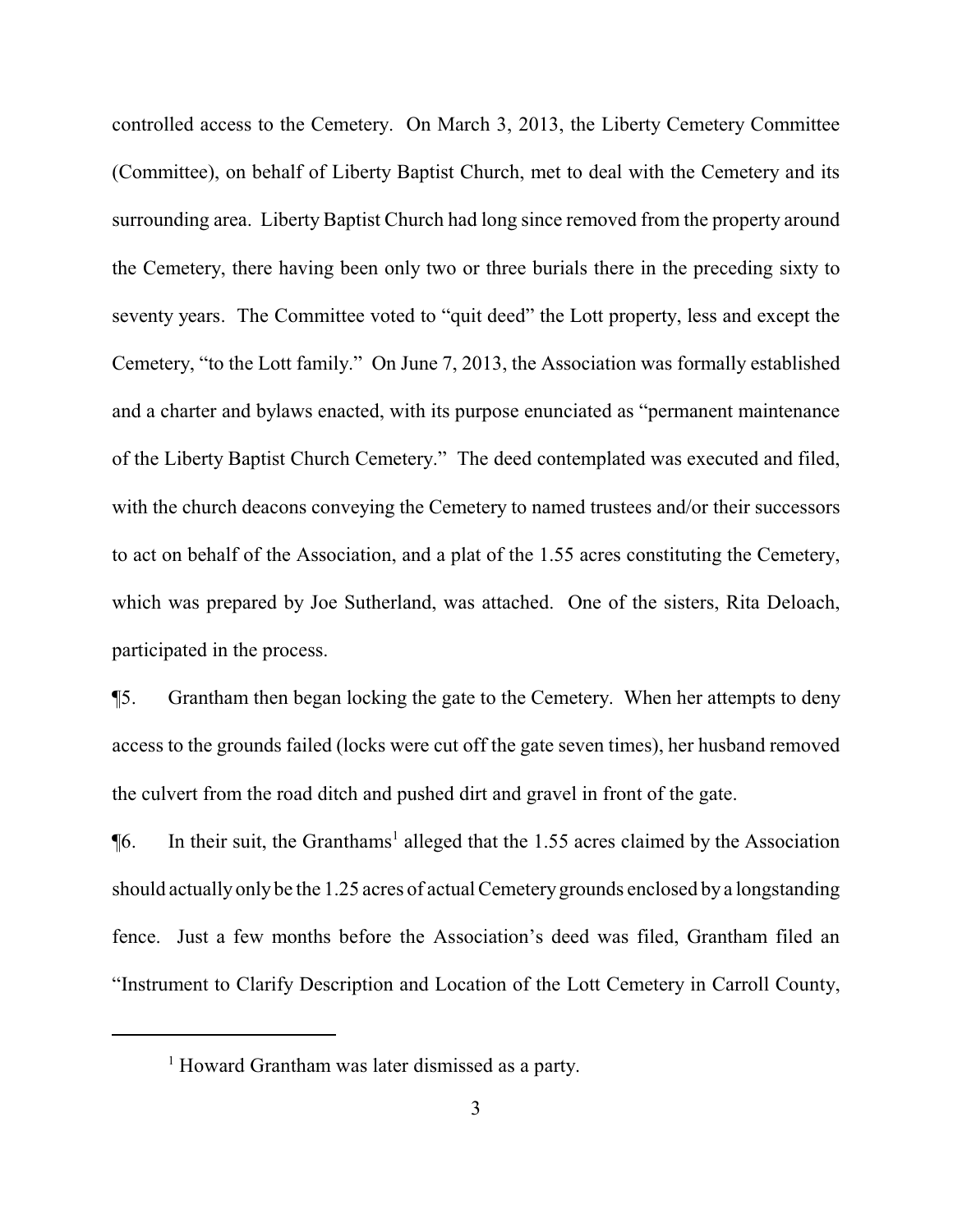Mississippi and Providing for Reasonable Access Thereto" to which a survey, performed by Sutherland, who had also performed a survey for the Association, was attached. The chancellor discussed both surveys in his opinion:

[Grantham's insistence that Sutherland's survey] represents the correct description actually varies substantially from the existing fence lines and skews across the southeast corner of the [C]emetery so as to give her ownership of the gated entrance to the property as well a substantial portion of the [C]emetery. [Sutherland] acknowledged that this line was drawn by him at the request of the Granthams and did not reflect any boundaries or monuments he found on the ground. A second survey, also drawn by [Sutherland] was done at the request of the . . . Association. This survey shows the [C]emetery completely enclosed by the old fence, but includes a strip of land on the eastern boundary lying outside the fence between the fence and the public road right-of-way. There was no dispute that Cathy Grantham owned record title to all of the contiguous land surrounding the [C]emetery.

¶7. The chancellor further stated that Grantham "claimed in the document the absolute, exclusive right to deny or grant access to the [C]emetery at her discretion," also finding that the Cemetery gate was about five feet from the public right-of-way.

¶8. At the close of trial, the chancellor found that the Association's predecessor in title (Liberty Baptist Church) met the statutory requirements for adverse possession of the contested property and granted the Association a prescriptive easement over the entrance to the Cemetery from the public road. The chancellor also confirmed that the strip of land between the fence and the public road lying east of Cemetery belonged to Grantham. Finally, he dismissed both parties' claims for slander of title.

¶9. Grantham filed a motion for a new trial or, in the alternative, to alter or amend the judgment. She requested, for the first time, that she be granted a prescriptive easement and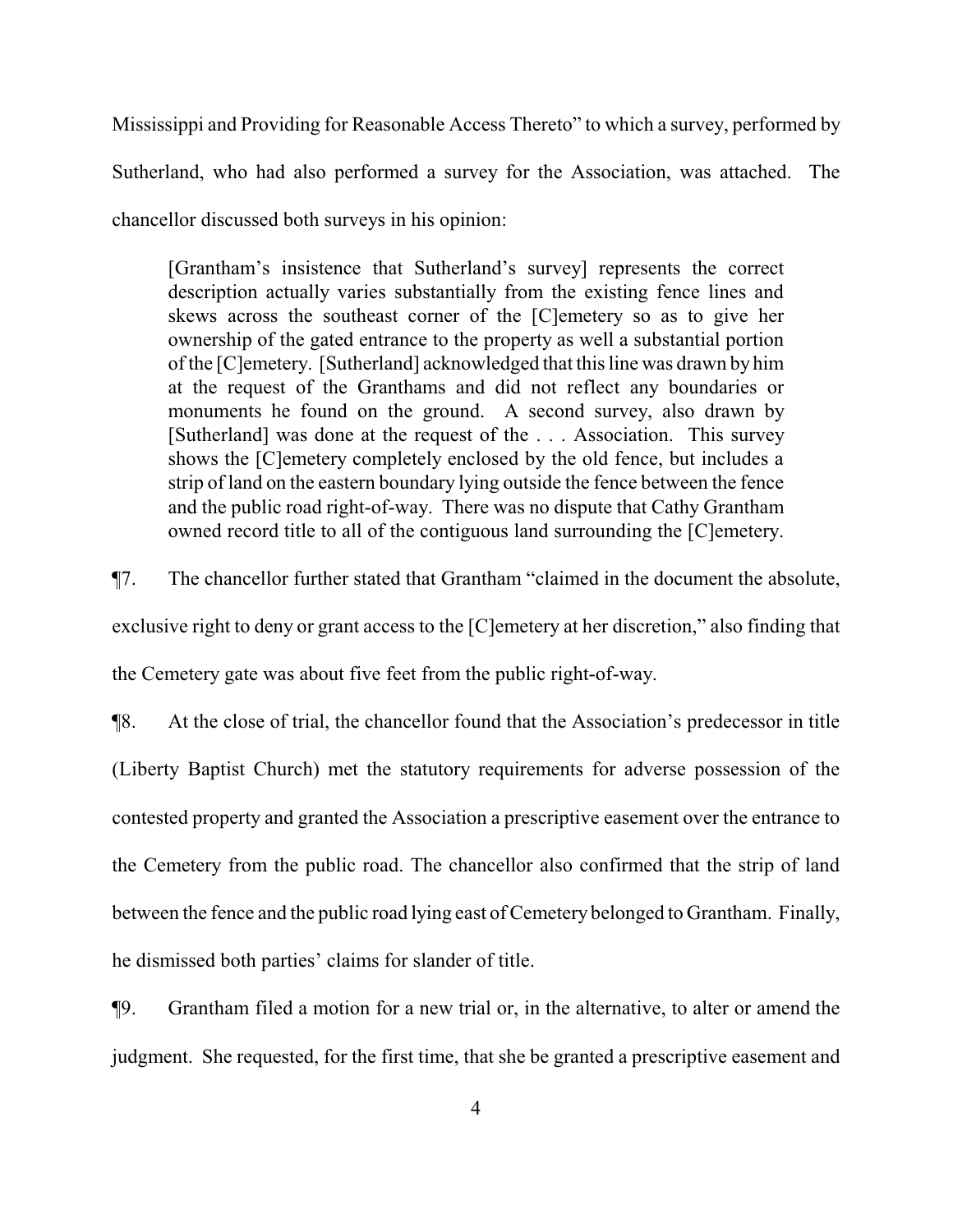restated that the church, through her sister, slandered her title. After a hearing, Grantham's motion was denied. She appeals.

#### **STANDARD OF REVIEW**

¶10. A chancellor's factual findings will not be reversed unless they are manifestly wrong or clearly erroneous. However, a chancellor's legal conclusions are reviewed de novo. *Paw Paw Island Land Co. v. Issaquena & Warren Ctys. Land Co.*, 51 So. 3d 916, 923 (¶26) (Miss. 2010).

### **DISCUSSION**

#### **1. Prescriptive Easement**

¶11. Grantham first argues she was entitled to a prescriptive easement across the Association's property. "The evidentiary burden to establish a prescriptive easement is high." *King v. Gale*, 166 So. 3d 589, 593 (¶20) (Miss. Ct. App. 2015). Grantham had to show by clear and convincing evidence she used the Cemetery tract to get to her property. *Id*. *See Thornhill v. Caroline Hunt Tr. Estate*, 594 So. 2d 1150, 1152 (Miss. 1992). Further, she had to prove her use was "(1) under claim of ownership; (2) actual or hostile; (3) open, notorious, and visible; (4) continuous and uninterrupted for a period of ten years; (5) exclusive; and (6) peaceful." *Id.* (citations omitted). We note that she did not assert any claim for an "easement of necessity" because she has significant access to a public roadway, and makes claim for a "non-exclusive" prescriptive easement, even though exclusivity is a required element of a prescriptive easement.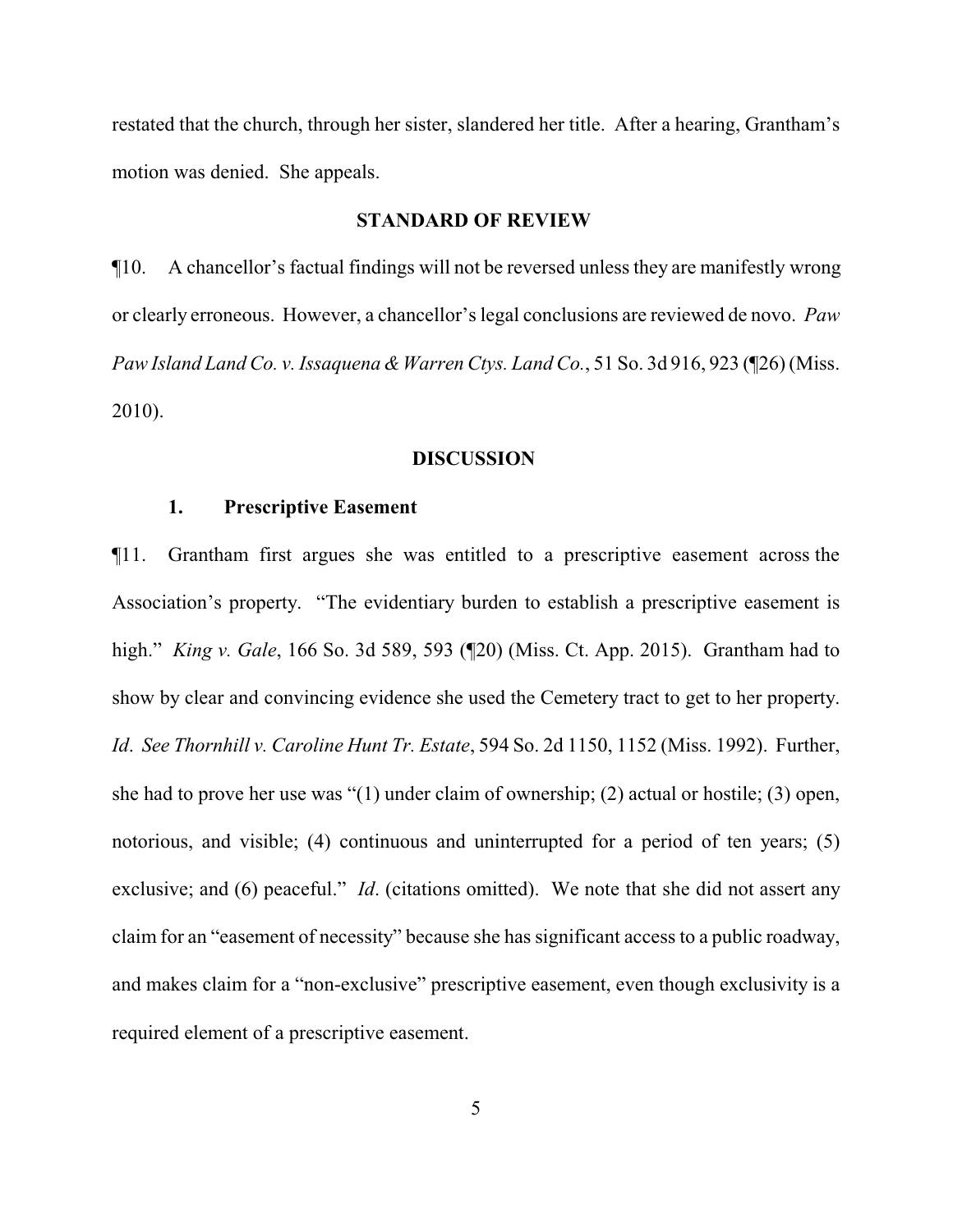¶12. The chancellor notes pointedly that Grantham denied any claim to the Cemetery land itself, only asserting the location of boundaries and easements to it and arguing that the Cemetery occupied 1.25 of the 1.55 acres the Association claimed. And there was no evidence presented that Johnnie, from whom she derived her title, ever claimed any ownership of the Cemetery. In her appellate brief, she restates that she "has decided not to appeal the determination . . . that the fence lying south [of] the access road is the cemetery's south boundary, but does appeal the denial of her 'non-exclusive easement' over the road to access her property." Grantham had stated her father always fenced his property, and that the northern boundary of the property she inherited is also the southern boundary of the Cemetery. She also testified that he had a concrete pad poured to feed his cows and admitted that the concrete pad stopped just south of the fence in the very southeast corner of the fenced-in area of the disputed property. Occasionally, Johnnie let the cows out through the Cemetery gate. Prior to her father's death, Grantham returned to the property once or twice a month and had little knowledge of what was going on while she was away.

¶13. A "prescriptive easement," as noted above, is an easement obtained by adverse possession over another's land. Like any other adverse possession claim, an owner's permission to use the easement defeats a party's claim. *See Kendall v. May*, 199 So. 3d 697, 700 (¶8) (Miss. Ct. App. 2016). The general public (or at the very least the descendants of those buried in the Cemetery) had entered the Cemetery without interference and with implied permission of the church for more than a century – until Grantham locked it and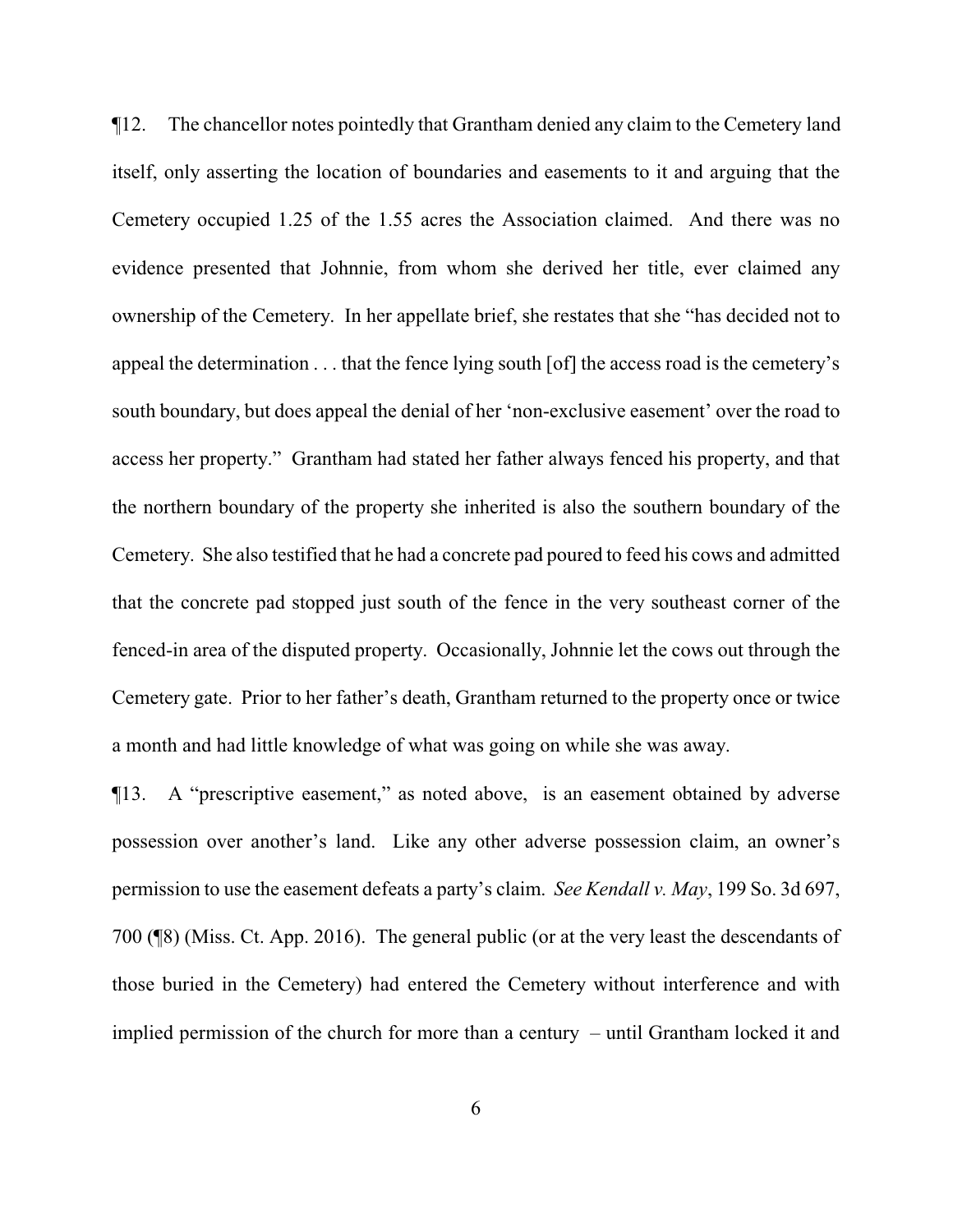removed the culvert. Anyone who had ancestors buried in the Cemetery had the right to enter onto "family cemetery" property and visit an ancestor's grave as well as to be buried in the Cemetery. Grantham, a direct descendant of Aaron Lott, specifically has such a right, with the same permission as any other descendant of an ancestor buried in the Cemetery, to drive across roads crossing Cemetery property. She has presented no evidence of any open, notorious, or exclusive occupancy of any portion of the Cemetery property for more than ten years, as determined by the chancellor. Consequently, she is entitled to no greater or lesser interest in an easement over parts of the Cemetery than any descendent of anyone buried there.

## **2. Slander of Title**

### ¶14. Grantham next claims the Association slandered her title.

To succeed in an action for slander of title, a claimant must show that another has falsely and maliciously published statements that disparage or bring into question that claimant's right of title to the property, thereby causing special damage to the claimant. The slander may consist of a writing, a printing, or words of mouth, but they will provide grounds for a cause of action only if the statements have been made falsely and maliciously. Whatever the statement, however, in order for it to form the basis of a right of action, it must have been made not only falsely but maliciously.

*Mize v. Westbrook Constr. Co.*, 146 So. 3d 344, 348 (¶7) (Miss. 2014) (internal citation omitted) (citing *Walley v. Hunt*, 212 Miss. 292, 304, 54 So. 2d 393, 396 (1951)).

¶15. The chancellor found that none of the actions taken by the Association or Liberty

Baptist Church (or for that matter, actions by Grantham) were adequate to support a finding

that the elements of a slander of title action were met. He observed that the Granthams and